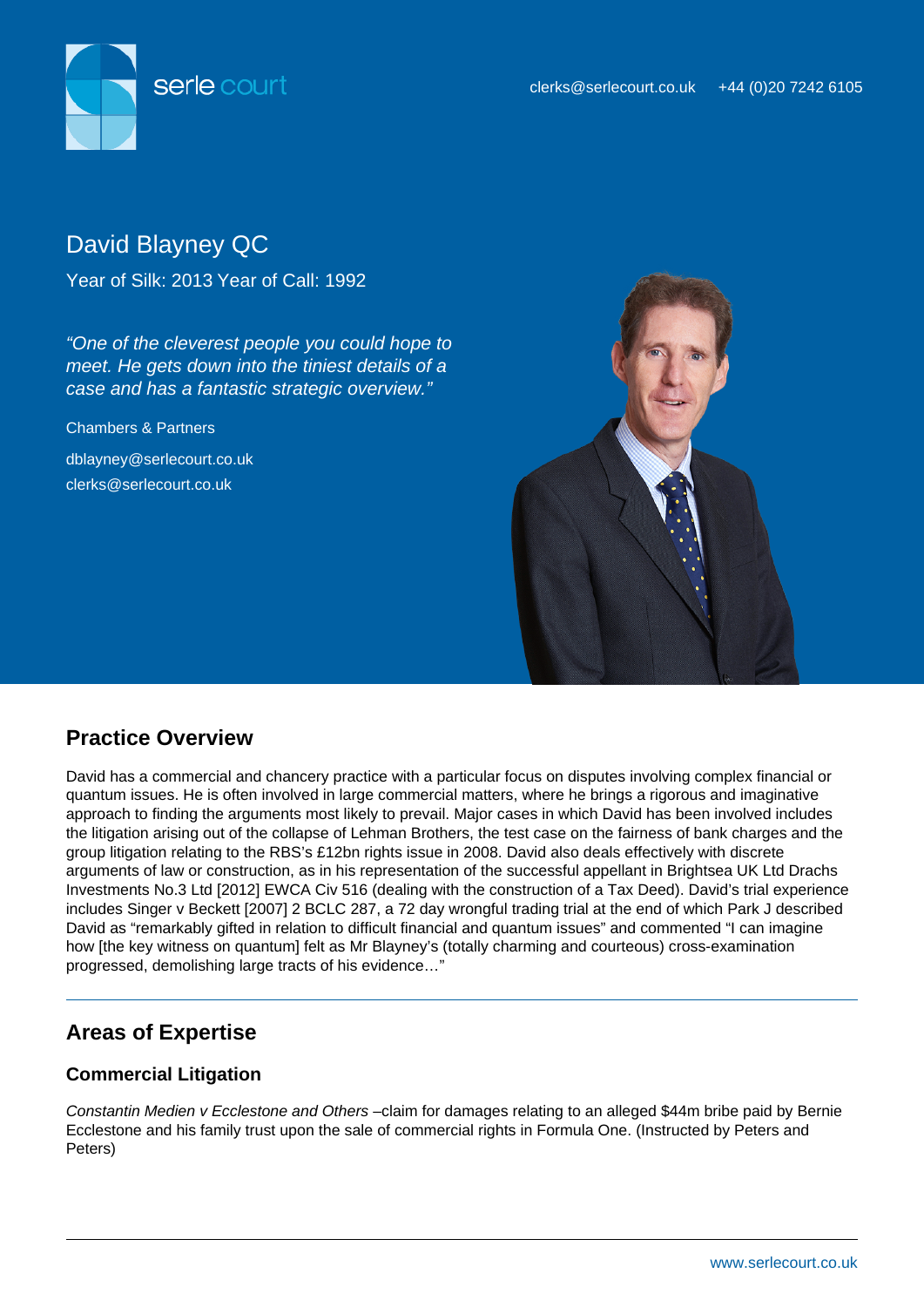Re Lehman Brothers International (Europe) (In Administration) [2011] EWHC 2022 - proceedings relating to the validity and effect of liens in Master Custody Agreements and Standard Terms & Conditions used between LBIE and other Lehman Brothers companies. (Instructed by Linklaters)

Brightsea UK Ltd v Drachs Investments No.3 [2012] EWCA Civ 516; [2012] STC 1507 – instructed by the successful appellant in appeal to the Court of Appeal concerning the extent of the vendor's powers under a tax deed that formed part of a £200m company sale. (Instructed by Clifford Chance).

Bradford & Bingley valuation – instructed by the Independent Valuer of Bradford & Bingley in relation to more than 700 references to the Upper Tribunal arising out of his valuation. The references were all dismissed following a hearing in May 2012. (Instructed by Linklaters)

Abbey National & Others v OFT [2008] EWHC 2325, [2009] EWHC 36, [2009] EWCA 116, [2010] 1 AC 696 - the test case to establish whether the unarranged overdraft customers with the 67 million personal current account customers of the UK's 8 major banks were challengeable under the Unfair Terms in Consumer Contracts Regulations 1999 and/or under the common law penalty doctrine. (Instructed by Linklaters)

### **Professional Negligence**

David has considerable experience of professional negligence claims, particularly involving trustees, accountants, solicitors, company directors and valuers. Examples include:

Lemos v Coutts – Breach of trust claim brought against trustees of a Cayman based trust, concerning the trust's investment in ships. The case involved a mixture of trust, professional negligence and loss quantification issues.

South Australia Asset Management Corp v York Montague [1997] AC 191: Landmark decision in professional negligence and assessment of damages. (Instructed by Clifford Chance)

Nykredit v Erdman [1997] 1 WLR 1627: House of Lords decision on application of SAAMCO decision to questions of interest and limitation. (Instructed by Clifford Chance)

### **Partnership and LLP**

David has considerable experience in disputes relating to partnerships and joint ventures. Examples include:

 $K$   $\vee$  R - dispute about issues of business valuation and legal argument about the effect of correspondence and meetings concerning proposed termination of the partnership. Settled shortly before trial in 2013. (Instructed by Harcus Sinclair)

R v P –dispute about partnership for operation of greyhound kennels. (Instructed by Goodman Derrick)

 $KvB$  – dispute about dissolution of solicitors' partnership. (Instructed by Fox Williams)

 $Re L$  – appointed by the Bar Council to act as arbitrator on dispute about termination of a solicitors' partnership.

### **Private Client Trusts and Probate**

Lemos v CIBC – claim against professional trustees in the Cayman Islands relating to the sale of shipping investments (instructed by Mourant).

Lemos v Coutts – claim against professional trustees in the Cayman Islands relating to the acquisition and retention of shipping investments (instructed by Maples & Calder and Linklaters)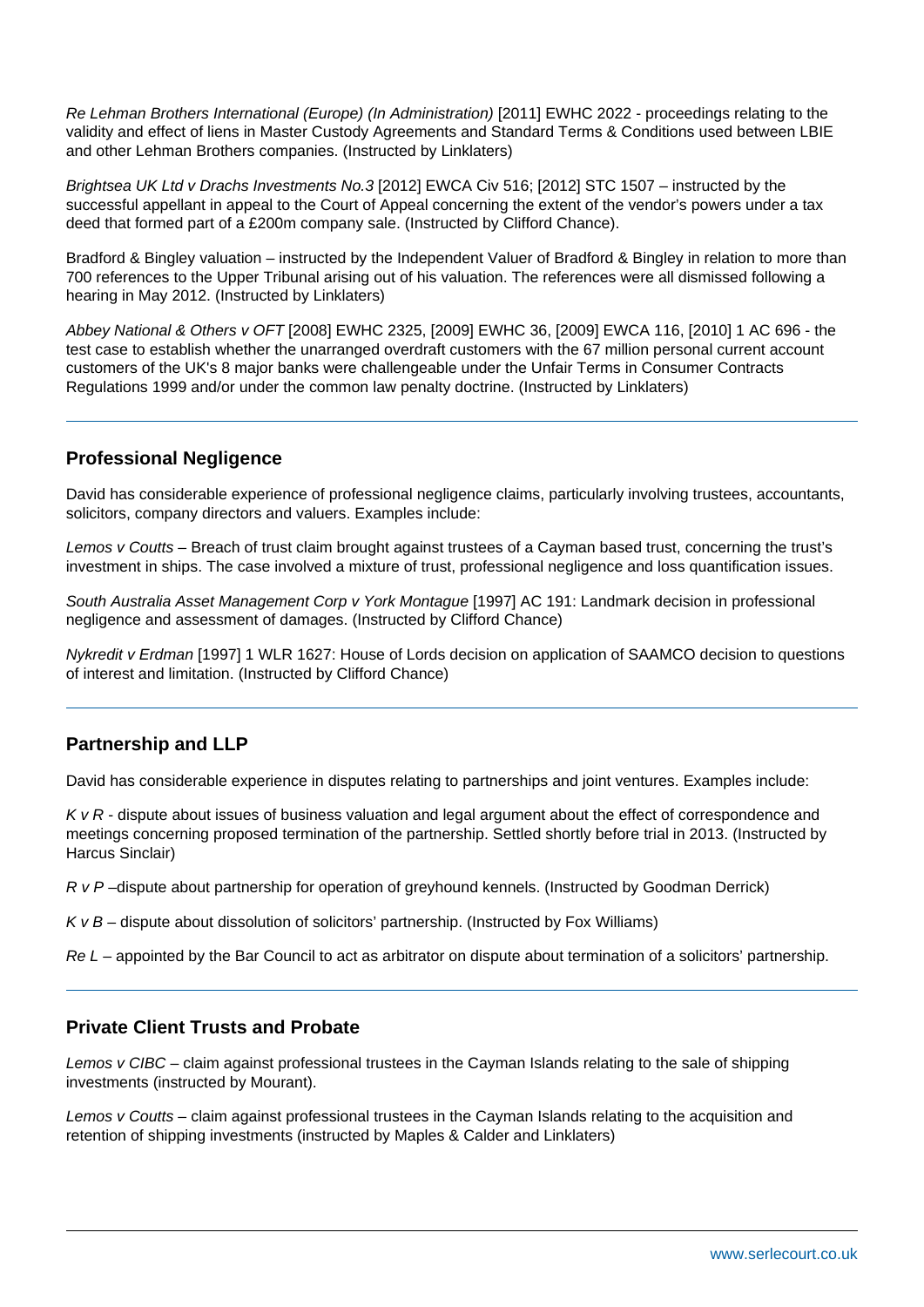Trilogy Management Ltd v Cheung [2012] JCA 152 – instructed (assisting Advocate Nicholas Journeaux) for the successful appellant to the Jersey Court of Appeal on a dispute as to the meaning of a provision in the Articles of Association of a company. (Instructed by Carey Olsen).

Instructed in 2012 to advise a former senior bank employee in a dispute relating to his entitlements under an employee benefit trust. (Instructed by Stewarts Law)

Instructed in 2012 to advise and represent the executor of a £10m estate in a series of claims under the Inheritance (Provision for Family and Dependents) Act 1975. (Instructed by Wall James Chappell)

Instructed in 2011 to advise beneficiaries in negotiations relating to division of valuable family trust. (Instructed by Harcus Sinclair)

Re Seymour Settlement [2002]: called to the Isle of Man Bar and represented the claimant beneficiary in proceedings seeking the removal of a Protector on the grounds of conflict of interest.

Smith v Smith [2001] 1 WLR 1937 – case about disputed disclaimer of interest under a will. (Instructed by Picton Smeathmans)

### **Banking and Financial Services**

Re Lehman Brothers International (Europe) (In Administration) [2011] EWHC 2022 - proceedings relating to the validity and effect of liens in Master Custody Agreements and Standard Terms & Conditions used between LBIE and other Lehman Brothers companies. (Instructed by Linklaters)

Bradford & Bingley valuation – instructed by the Independent Valuer of Bradford & Bingley in relation to more than 700 references to the Upper Tribunal arising out of his valuation. The references were all dismissed following a hearing in May 2012. (Instructed by Linklaters)

Credit Suisse v Ramot Plana [2010] EWHC 2759– €12 million banking and commercial dispute relating to a property development in Bulgaria. (Instructed by Asserson Law Offices)

Abbey National & Others v OFT [2008] EWHC 2325, [2009] EWHC 36, [2009] EWCA 116, [2010] 1 AC 696 - the test case (litigated all the way to the Supreme Court) to establish whether the unarranged overdraft customers with the 67 million personal current account customers of the UK's 8 major banks were challengeable under the Unfair Terms in Consumer Contracts Regulations 1999 and/or under the common law penalty doctrine. (Instructed by Linklaters)

#### **Company**

Re Lehman Brothers International (Europe) (In Administration) [2011] EWHC 2022 - proceedings relating to the validity and effect of liens in Master Custody Agreements and Standard Terms & Conditions used between LBIE and other Lehman Brothers companies. (Instructed by Linklaters)

Trilogy Management Ltd v Cheung [2012] JCA 152 – instructed (assisting Advocate Nicholas Journeaux) for the successful appellant to the Jersey Court of Appeal on a dispute as to the meaning of a provision in the Articles of Association of a company. (Instructed by Carey Olsen).

Centenary Holdings III Ltd (in liquidation) v Vivendi SA and Others - £78m claim relating to allegedly unlawful financial assistance given upon sale of company. Includes claims against directors, advisors and parent company. Settled shortly before trial listed for January/February 2011. (Instructed by Lawrence Graham.)

Singer v Beckett (Re Continental Assurance of London Plc) [2007] 2 BCLC 287: 72 day trial of £5m wrongful trading/misfeasance claim against directors of an insurance company. (Instructed by Goodman Derrick)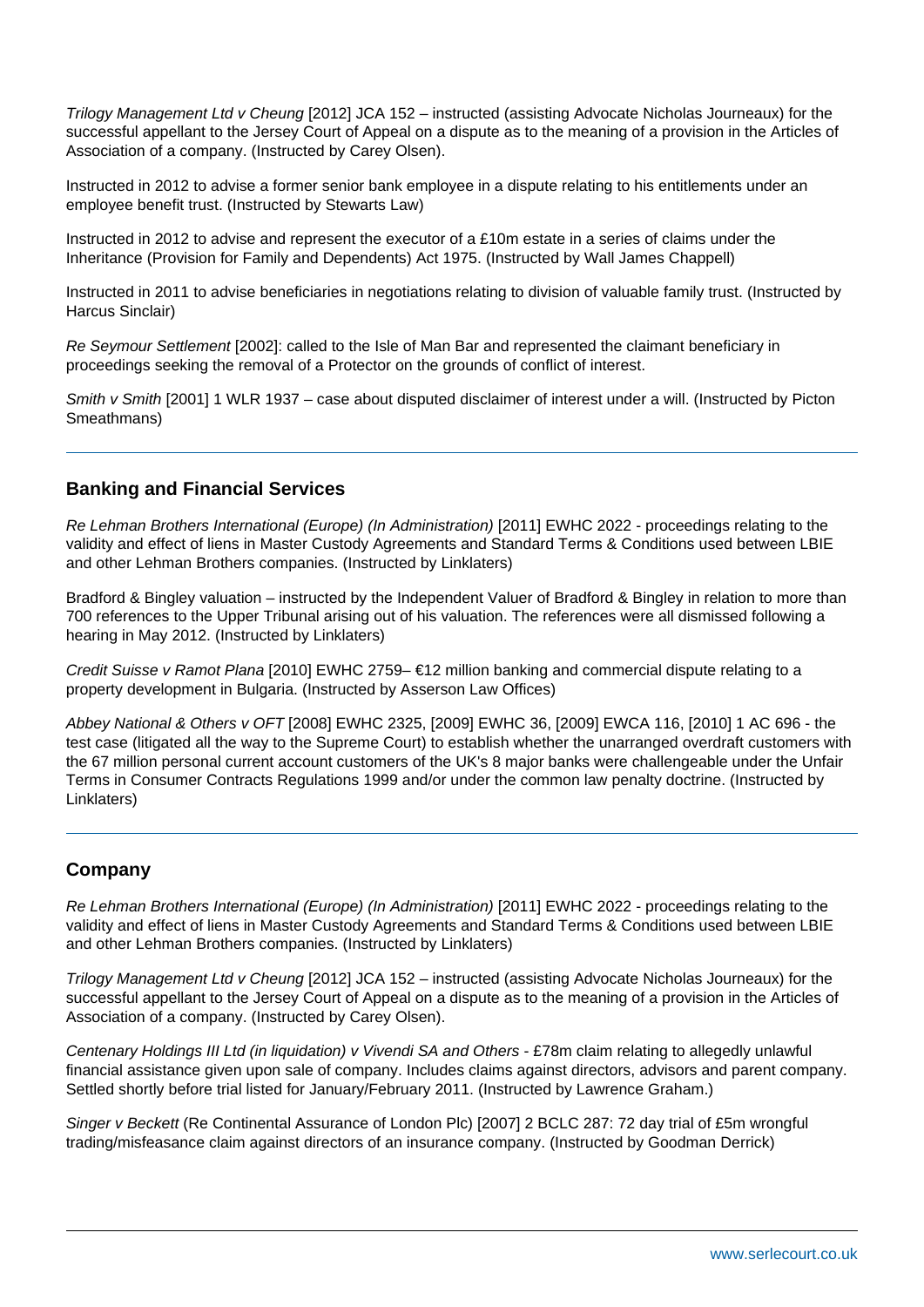Atlasview v Reedbest, Re Brightview [2004] 2 BCLC 191 - s.459 petition and related administration proceedings concerning a joint venture in the ISP business. (Instructed by Bird & Bird)

Topham v Charles Topham Group Ltd [2003] 1 BCLC 123: proceedings concerning the steps necessary to make an allotment of shares binding and effective, and other issues arising out of failure of tax planning arrangements. (Instructed by Graham Leigh Pfeffer & Co)

### **Charities**

David has considerable experience of partnership matters, including acting for a period as one of the Treasury Solicitor's panel counsel representing the Attorney-General. His charities cases include the following:

Royal Merchant Navy School Foundation v Bearwood College Trustees – Acting for a well-known school in contentious charity proceedings relating to the terms of its separation from its founding charity. Settled in 2012. (Instructed by Stone King Sewell)

Islamic Education Centre v Aziz – Charity dispute relating to the control of a mosque in North London. Scheme ordered in 2010. (Instructed by Bindmans)

Harwood v Harwood [2005] EWHC 3019 – case about whether a gift of a collection for a museum gave rise to a valid charitable trust. (Instructed for HM Attorney-General)

Manoogian v Sonsino (2002) W.T.L.R. 989: charity proceedings concerning the validity of a gift "for the purpose of the education and advancement in life of Armenian children". (Instructed or HM Attorney-General)

#### **Insolvency**

David has considerable experience in insolvency matters, particularly in cases involving banking or trust issues or claims against directors. Examples include:

Re Lehman Brothers International (Europe) (In Administration) [2011] EWHC 2022 - proceedings relating to the validity and effect of liens in Master Custody Agreements and Standard Terms & Conditions used between LBIE and other Lehman Brothers companies. (Instructed by Linklaters)

Centenary Holdings III Ltd (in liquidation) v Vivendi SA and Others - £78m claim relating to allegedly unlawful financial assistance given upon sale of company. Includes claims against directors, advisors and parent company. Settled shortly before trial listed for January/February 2011. (Instructed by Lawrence Graham.)

Singer v Beckett (Re Continental Assurance of London Plc) [2007] 2 BCLC 287: 72 day trial of £5m wrongful trading/misfeasance claim against directors of an insurance company. (Instructed by Goodman Derrick)

### **Chancery**

#### **International and Offshore**

### **Telecommunications and Information Technology**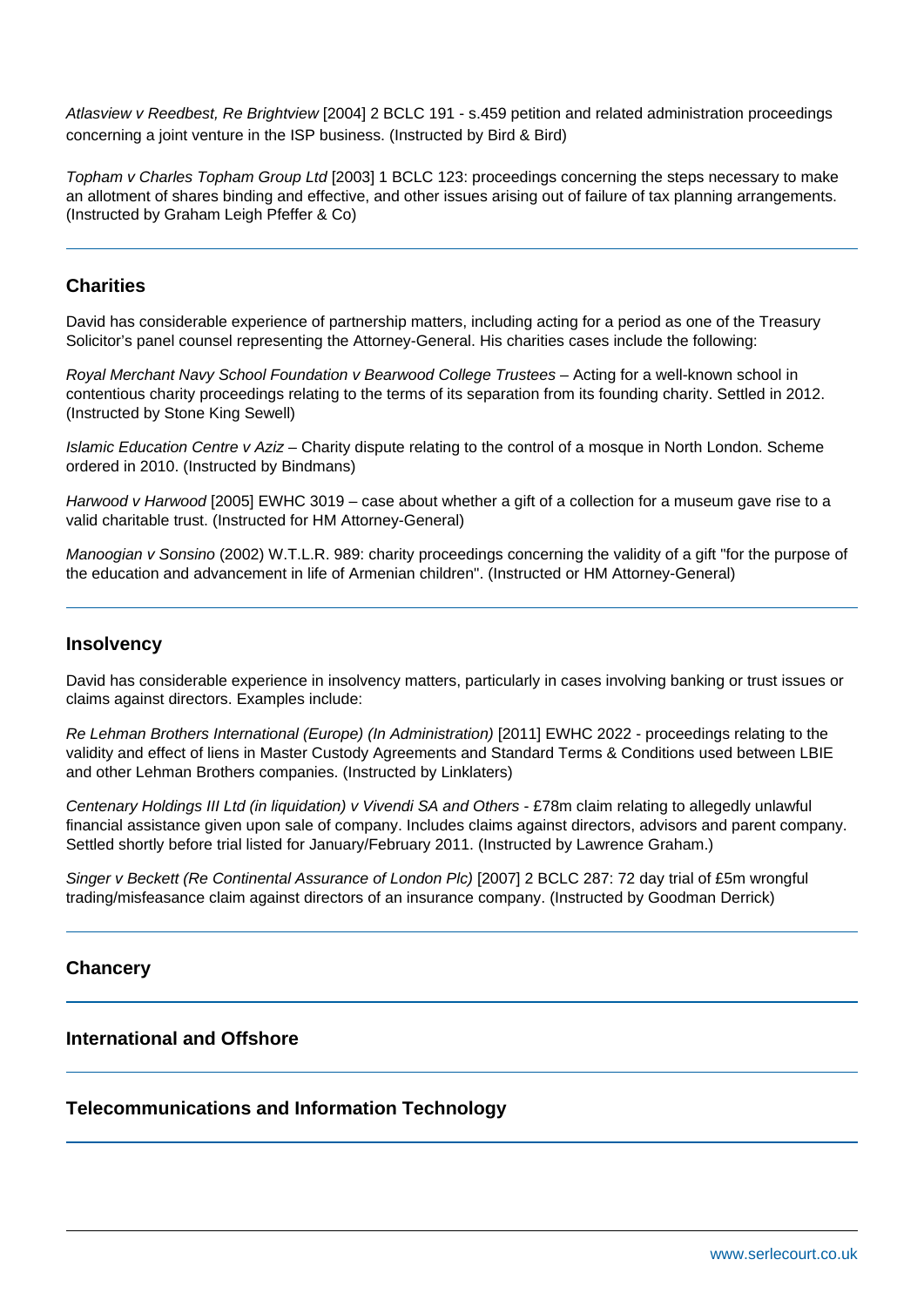### **Recommendations**

Banking & Finance, Chancery: Commercial, Commercial Dispute Resolution, Company & Partnership (Chambers & Partners, 2019, 2018 & 2017) Banking & Finance, Commercial Litigation, Company & Partnership, Private Client: Trusts & Probate, Professional Negligence (The Legal 500, 2019) Banking and Finance (Who's Who Legal: UK Bar, 2019)

#### **Quotes**

"He is an extremely nice man and a very clever, thoughtful and original thinker." "He is very good and deals with the technical aspects of cases enormously impressively." (Chambers & Partners, 2020)

"Quickly earns the confidence of clients. He's very approachable, easy to get on with and happy to make himself available at short notice." (Chambers & Partners, 2020)

"He's very strong in technology and a very clever guy. He's also nice to work with." (Chambers & Partners, 2020)

"He's formidably and inventively clever, and he's also nice to work with." "One of the brightest at the Bar, he's a great team player and a deep thinker with an innovative approach." (Chambers & Partners, 2020)

"His intellect has truly frightening firepower, but he wears it lightly and is incredibly easy to work with." (The Legal 500, 2020)

"Exceptional – the best recommendation I have had in 30 years of practice." (The Legal 500, 2020)

"He is a fearsome lawyer; his capacity both to absorb and process information and turn that into a winning strategy is phenomenal." (The Legal 500, 2020)

"A very smart silk." (The Legal 500, 2020)

"Impressive on professional negligence cases." (The Legal 500, 2020)

"Technically unbelievably good." "David is analytically one of the best around and has extraordinary creativity. He's able to see lines of argument others don't, and is equally brilliant on the detail. He's also able to grind through complex factual material and master it." (Chambers & Partners, 2019)

"A great team player, who's a deep thinker with an innovative approach." (Chambers & Partners, 2019)

"One of the cleverest people you could hope to meet. He gets down into the tiniest details of a case and has a fantastic strategic overview." (Chambers & Partners, 2019)

"One of the brightest at the Bar, he's a deep thinker with an innovative approach." "He's unusual in that he can get down into the tiniest details of a case and give a strategic overview." (Chambers & Partners, 2019)

"Highly recommended for banking litigation." (The Legal 500, 2019)

"Very calm and considered, good on detail, and gives dispassionate advice." (The Legal 500, 2019)

"He is good on detail and gives dispassionate advice." (The Legal 500, 2019)

"Immensely clever." (The Legal 500, 2019)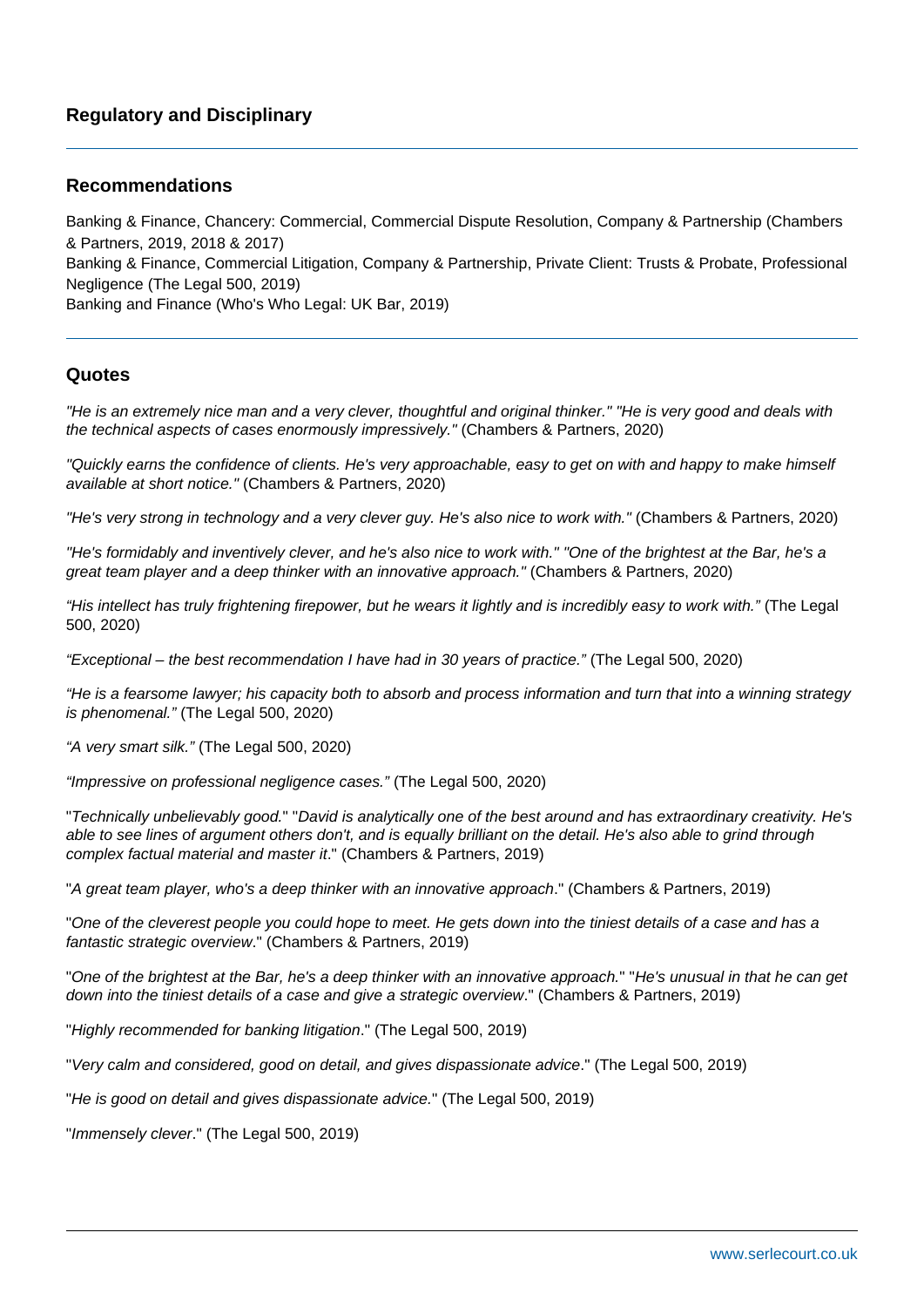"David has an extraordinarily creative and lateral mind. He's able to see lines of argument other miss." (Chambers & Partners, 2018)

"Extraordinarily creative and a great lateral thinker, he's able to see lines of argument others don't and he's equally brilliant on the detail." (Chambers & Partners, 2018)

"Extremely bright and a pleasure to work with." (Chambers & Partners, 2018)

"He is an unusually intelligent lawyer, excellent in terms of pulling out knotty, intricate problems." "He has the very unusual combination of being fantastic on detail while being able to see the bigger picture. He has brilliant tactical judgement." (Chambers & Partners, 2018)

"He is incredibly lateral and creative in his thinking, and also has a mastery of detail. He is very calm, circumspect and wise." (Chambers & Partners, 2017)

"Extremely bright and a pleasure to work with." "He throws himself into the detail of a case and works really hard." (Chambers & Partners, 2017)

"A brain the size of a planet." "Superb on accounting issues." (Chambers & Partners, 2017)

"The consummate professional with a strong intellect." (The Legal 500, 2017)

"He is very bright, thorough and gets to the core issues quickly." (The Legal 500,2017)

"He's outstandingly good and knows the area really well." "He is a really original thinker." (Chambers & Partners, 2016)

"He has an impressively sharp intellect, and this allows him to add tremendous value. He provides deep knowledge of the underlying issues of the case." (Chambers & Partners, 2016)

"Fearsomely clever and someone with a tremendously adroit mind, he is capable of dealing with the most internecine of cases." "Judges eat out of his hand. He has real charm and a smooth, silky quality about him." (Chambers & Partners, 2016)

"He's a very technically astute lawyer with an immense eye for the detail, so will pore over the spreadsheets of anything to do with figures and numbers." "He's a very considered and thoughtful barrister and constructs very good arguments in a very calm way." (Chambers & Partners, 2016)

"Clever, efficient and user-friendly, you really feel looked after when he's doing something for you." (Chambers & Partners, 2016)

"He's an out-of-the-box type thinker, who's not afraid to pose surprising questions." "He's very practical and he's intellectual in a very effective way. He found angles on problems no one else had come up with." (Chambers & Partners, 2015)

"He's immense brain power, and is focused and highly effective." (Chambers & Partners, 2015)

"He is an incredibly clever technical lawyer who is very understated but quite brilliant. He says little, but when he speaks he always says something that adds a new dimension to the way one is thinking about things." "Extremely bright and a pleasure to work with." (Chambers & Partners, 2015)

"An incredibly clever technical lawyer, who is very understated but quite brilliant." (Chambers & Partners, 2015)

"User-friendly and extremely bright." (Chambers & Partners, 2015)

## **Education & Qualifications**